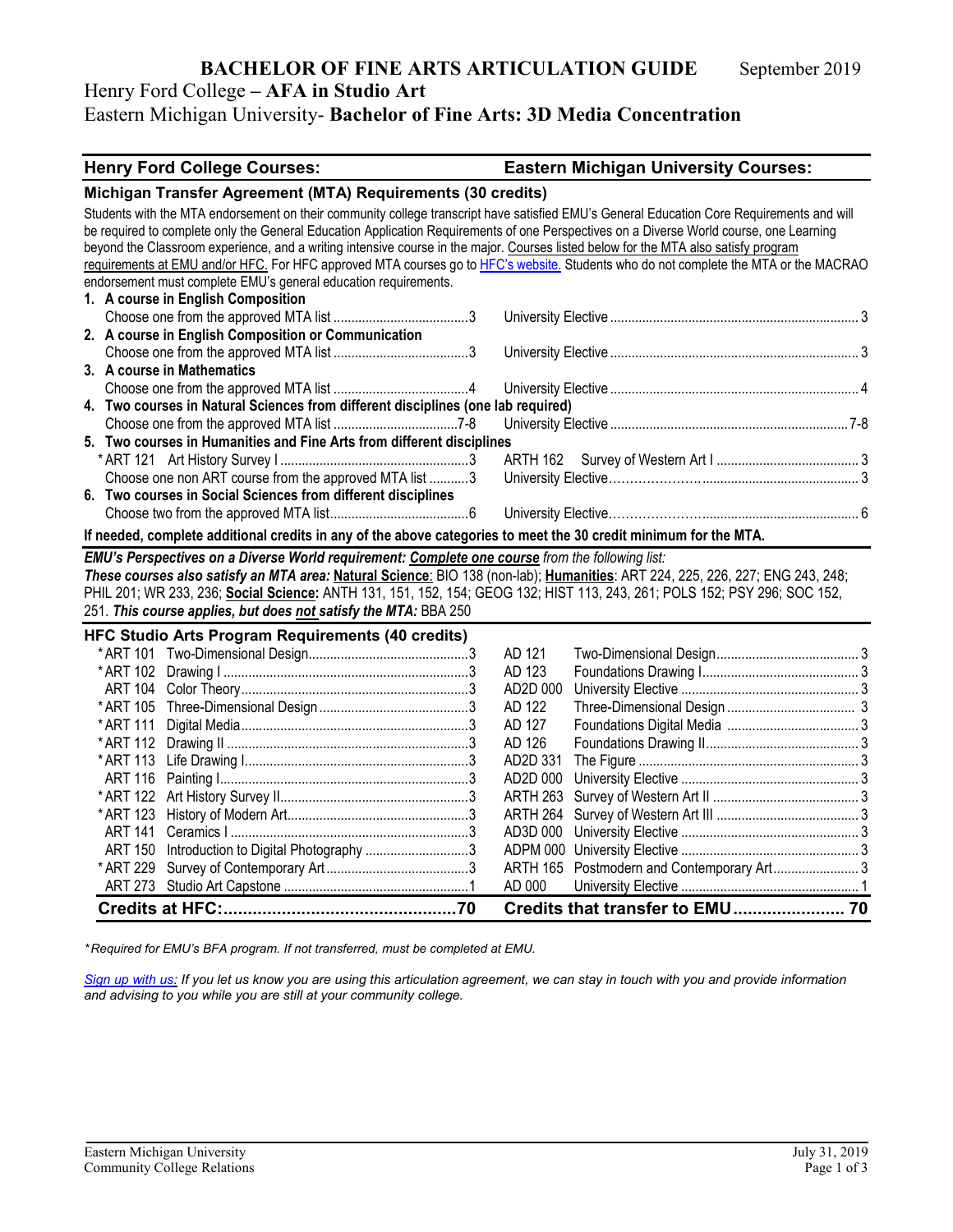## **BACHELOR OF FINE ARTS ARTICULATION GUIDE** September 2019

Henry Ford College **– AFA in Studio Art**

Eastern Michigan University- **Bachelor of Fine Arts: 3D Media Concentration**

## **Completion of the BFA Program: 3D Media Concentration Major Requirements (54 credits) Foundational Requirements (3 credits)** <sup>1</sup>AD 300W Studio Concepts...............................................3 **Art History (6 credits)** ARTH 161 Survey of Non-Western Art ..............................3 ARTH 474 or ARTH 300 level or higher...............................3 **Capstone Seminar (3 credits)** <sup>1</sup>AD 400W Capstone..........................................................3 **3D Media Concentration**

| <b>3D Media Concentration</b> |                                                        |                         |
|-------------------------------|--------------------------------------------------------|-------------------------|
|                               | 3D Discipline Studio (9 credits)                       |                         |
|                               |                                                        |                         |
| AD3D 301 Ceramics             |                                                        |                         |
| AD3D 302 Fibers               |                                                        |                         |
|                               | AD3D 303 Furniture Design                              |                         |
|                               | AD3D 304 Metalsmithing                                 |                         |
| AD3D 305 Sculpture            |                                                        |                         |
|                               | 3D Studio Core (9 credits)                             |                         |
|                               | AD3D 320 Topics in 3D Media (must take twice) 6        |                         |
|                               |                                                        |                         |
|                               | 3D Restricted Electives (9 credits)                    |                         |
|                               | Any AD3D course selected at the 200 level or higher 9  |                         |
|                               | <b>General Studio Electives (9 credits)</b>            |                         |
|                               | Studio electives at 200 level or higher in any media 9 |                         |
|                               | <b>Capstone Studio (6 credits)</b>                     |                         |
|                               |                                                        |                         |
|                               |                                                        |                         |
| <b>LBC Requirement</b>        |                                                        | $(0-3 \text{ credits})$ |

Students must complete one Learning Beyond the Classroom course or noncredit experience offered by EMU. Consult your advisor for options.

1. AD 300W Studio Concepts has the following prerequisites: AD 121, AD 122, AD 123 and the following may be taken concurrently: AD 127, ARTH 165.

Sample Sequences for completing the program:

**See footnotes for prerequisites that must be completed prior to registering for AD 300W Studio Concepts at EMU.**

| <b>Fall Semester</b> |                                                                                                            | $(15 \text{ credits})$ |  |
|----------------------|------------------------------------------------------------------------------------------------------------|------------------------|--|
| ARTH 161             |                                                                                                            |                        |  |
|                      |                                                                                                            |                        |  |
|                      |                                                                                                            |                        |  |
| AD3D 301 Ceramics    |                                                                                                            |                        |  |
| AD3D 302 Fibers      |                                                                                                            |                        |  |
|                      | AD3D 303 Metalsmithing                                                                                     |                        |  |
| AD3D 305 Sculpture   |                                                                                                            |                        |  |
|                      | Choose one General Studio Elective from any 200 level or<br>higher in any media. AD2D, AD3D, ADPM, ADGD  3 |                        |  |

| Winter Semester                                       | (12 credits) |
|-------------------------------------------------------|--------------|
| One of the following 3D Media courses3                |              |
| AD3D 301 Ceramics                                     |              |
| AD3D 302 Fibers                                       |              |
| AD3D 303 Metalsmithing                                |              |
| AD3D 305 Sculpture                                    |              |
| One 3D restricted electives: AD3D course at 200 level | nr           |
| above                                                 |              |
|                                                       |              |

| <b>Fall Semester</b>                                            | (12 credits) |  |
|-----------------------------------------------------------------|--------------|--|
| <b>One 3D restricted electives: AD3D course at 200 level or</b> |              |  |
|                                                                 |              |  |
|                                                                 |              |  |

# **Winter Semester (15 credits)**

| Choose two General Studio Elective from any 200 level or |  |
|----------------------------------------------------------|--|
| higher in any media. AD2D, AD3D, ADPM, ADGD6             |  |
|                                                          |  |
|                                                          |  |
|                                                          |  |